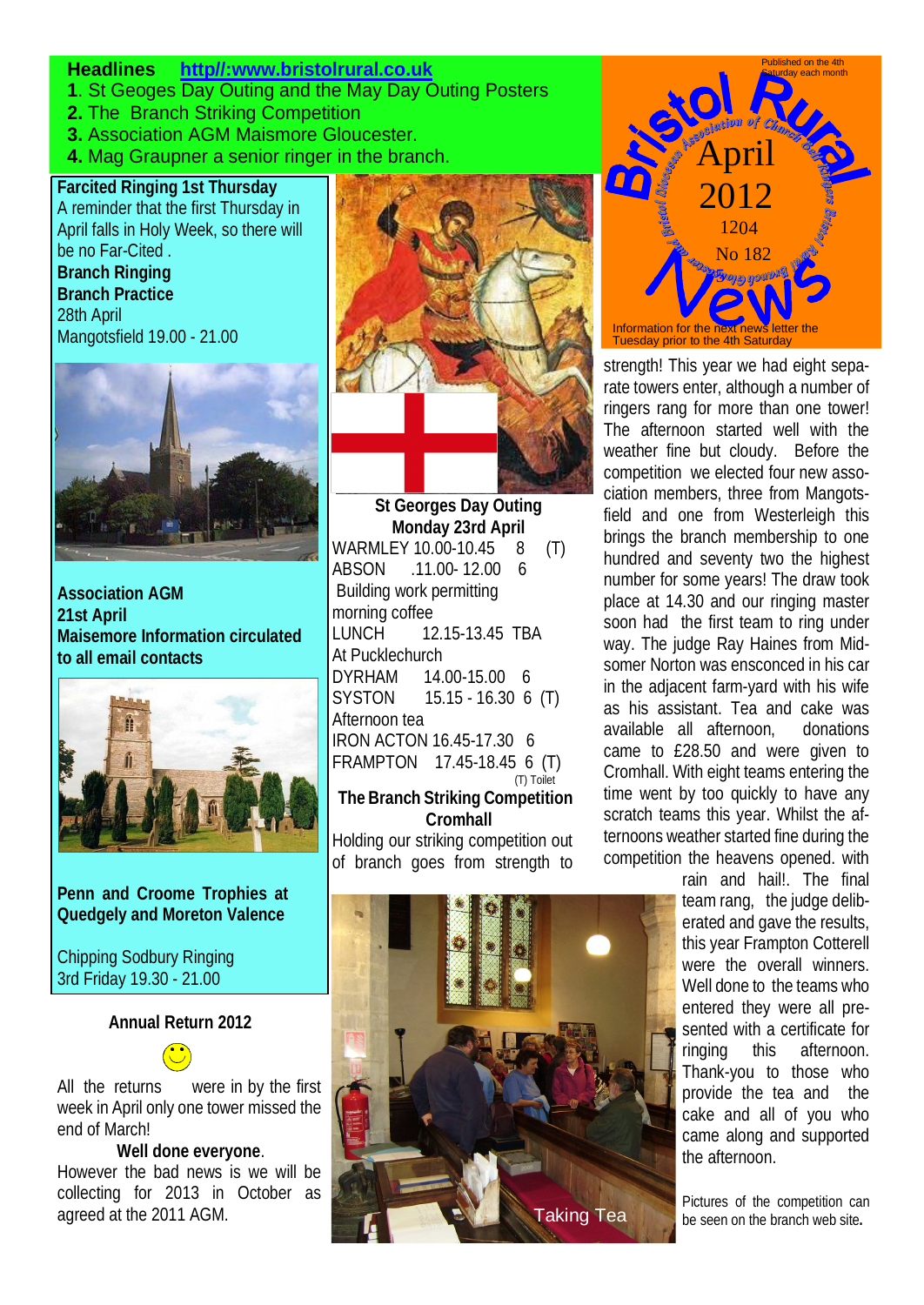The third in an occasional series of articles on the senior members in the branch produced by our press officer *Sue Liebow*



### **Introducing Marjorie (Mag) Graupner**

Mag, as she is known in ringing circles, is a member of Abson Tower, and can be found most Wednesday mornings up in the ringing room, filling time between rings doing a crossword. Mag and her husband Ken celebrated their Diamond Wedding Anniversary on 29th March 2012, with communication from the Queen, dinner with their family and a quarter peal at Abson.

## **Tell me about your early life**

Mag was evacuated to Chichester with her twin sister, Olive, during the War, and was bombed out at one of her temporary homes, during this time her home in London was bombed, while her parents were visiting her. She recalled hearing bells for the first time after the War Silence, and her interest then in learning to ring, but the opportunity did not arise till many years later. Mag achieved a degree in Mathematics at University in London, where she met Ken who was studying for a Chemistry PhD, at a separate College. Ken eventually moved to England at the age of 11, with his 8 year old brother, supported by the Jewish society. His brother now lives in Canada and his sisters in Germany.

### **When did you move to the Bristol area?**

Mag and Ken moved to Bristol in 1955, for Ken`s job at the Smelting Works in Avonmouth, as a Research Chemist. They moved into their current home in Stoke Lodge, where they brought up their 3 children. They also have 5 Grandchildren and 1 Great Grandchild. Mag put her Maths degree to good use and taught in the Bristol area, once her home commitments reduced. Their daughter also teaches Maths. Mag was active in local Tennis and Badminton Clubs.

Their sons attended The Cathedral School, where she and Ken were active members of the Parents Choir. Their oldest son was introduced to handbell ringing there and both her sons later rang tower bells. Her youngest son who lives in America has a private ring in his garage, with his nearest bells being a 3 hour drive away. Mag was keen to learn to ring when her sons did, but they told her she was "too old", we know differently. Mag was taught to ring when she re-

tired from teaching, at Almondsbury by Don Haskins (who is on my hit list to be interviewed soon!!)

**Tell me about life since retirement** Mag and Ken have served as a Local Lib Dem Councillors. Mag is a member of the committee at Patchway Library. Along with weekly Tai Chi sessions, Mag also attends a monthly U3A meeting on Astronomy, Hewlett Packard Lectures and she told me she had taken up painting again after 71 years.

It has been a privilege for me to interview Mag, and I can assure you she has many more interesting stories to tell. My thanks go to Clare Jefferis and Bill Liebow for their support with this article.

# *Sue Liebow*

Rural Branch Press Officer

If you are reading this newsletter in the tower you can actually receive it at home by email!

If you let me have your email address I will send it to you on the publication date which is the fourth Saturday of the month, the branch practice day. Send your email address to the email address at the bottom of the page.

## **Branch Event Posters**

**Find with the newsletter posters for the St Georges Day day out in the branch and the May Day outing to Somerset.** 

**The Menu for the St Georges day outing will be emailed to all email contacts after publication of this newsletter.**

**Tower correspondents please display in your tower**

**Just a final request!**

**If you see something incorrect in the newsletter do please let me know.**

**bristolrural@bristolrural.co.uk**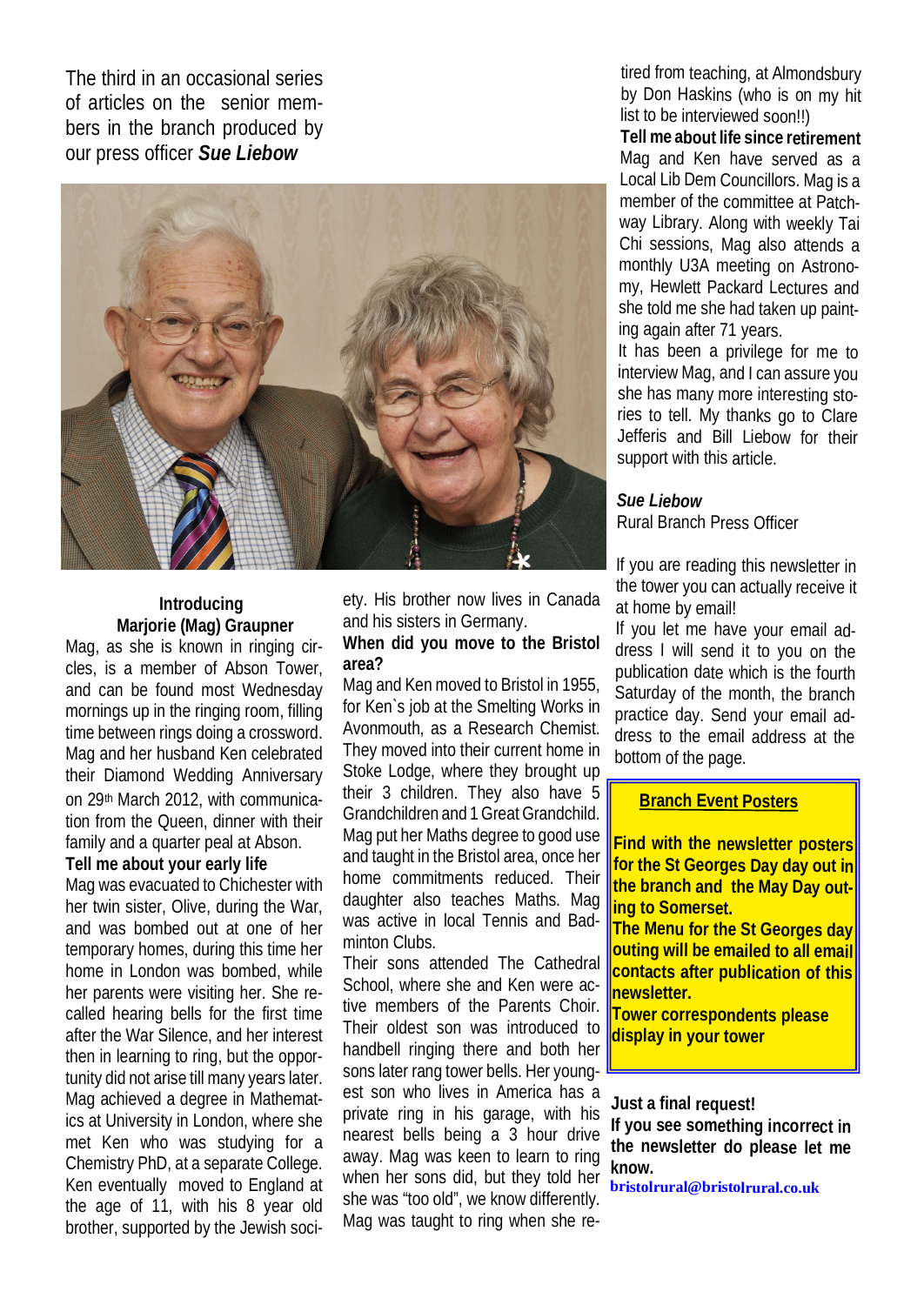# Bristol Rural Branch May Day Outing 2012



# Monday 7th May

|                | $9:30$ $10:30$ Woolavington | <b>BVM</b> | 8 10-2-4              |
|----------------|-----------------------------|------------|-----------------------|
|                | $11:00$ $12:00$ Bridgwater  | S. Mary    | 8 25-1-11             |
| $12:15$ $1:00$ | North Petherton             | <b>SMV</b> | $6 \quad 19 - 0 - 23$ |

*1:00 2:15 Lunch (please make your own arrangements)*

| 2:15 | 3:15              | <b>West Monkton</b>          | S. Augustine     | 8 17-3-12            |
|------|-------------------|------------------------------|------------------|----------------------|
|      | $3:30 \quad 4:15$ | Lyng                         | S. Bartholomew   | $6 \quad 15 - 3 - 9$ |
|      | $4:30$ $5:30$     | North Curry                  | Ss. Peter & Paul | 8 16-3-24            |
|      | $5:45$ $6:30$     | Creech St Michael S. Michael |                  | 6 $14$               |

(Please note that towers and ringing times may change.)

Tower fees will be announced and collected on the day

*And just in case you're wondering, there's no coach ;-) Sorry, you have to provide your own transport.*

Organiser: Stephen Crane; Tel: 0117 958 4008 For information on day of outing call 07810 466867